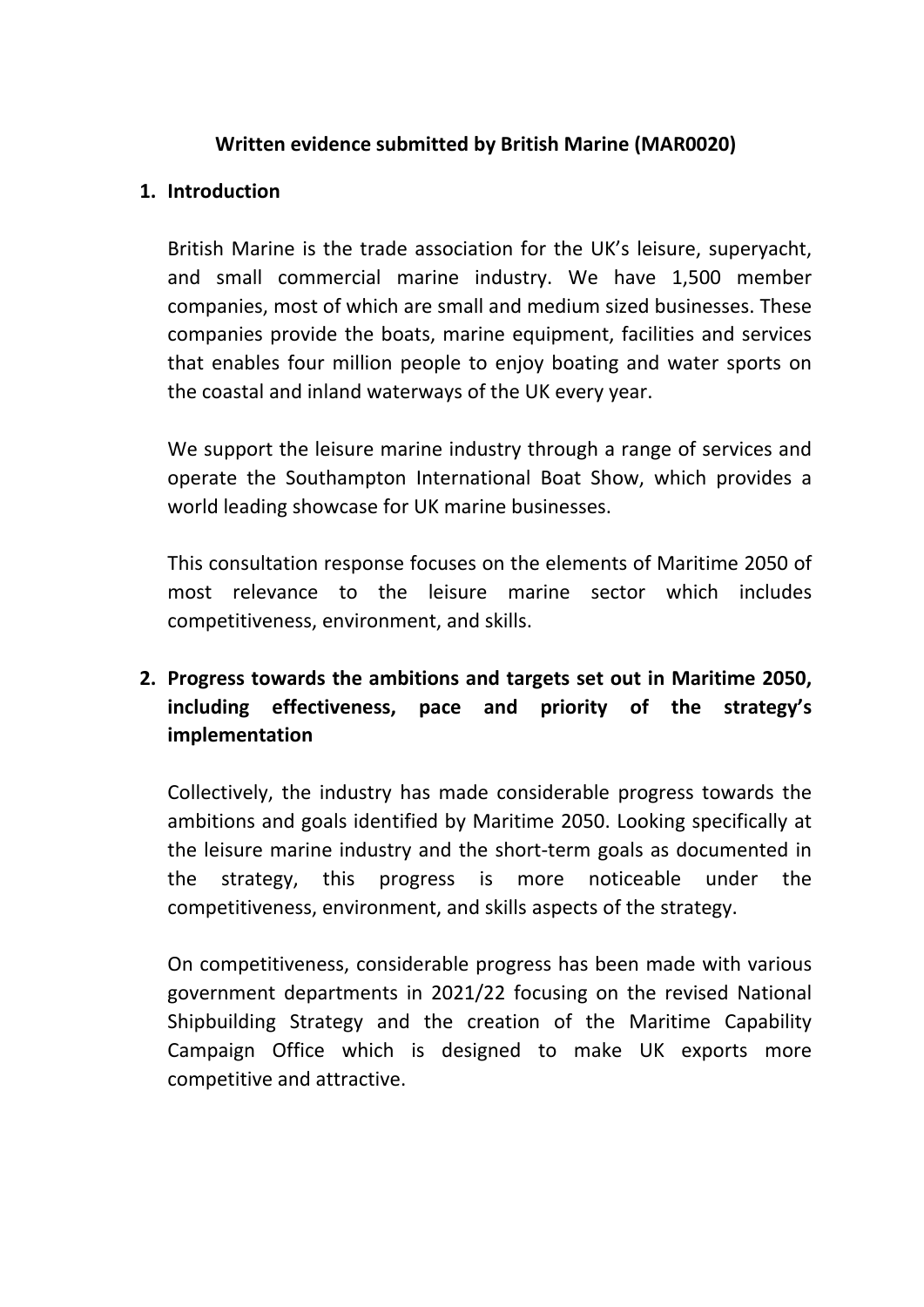From a strategy perspective, there have also been very clear gains in terms of closer engagement between industry and government. The establishment the Maritime Exports and Investments Group which is made up of officials from the Department for International Trade, British Marine and other Maritime UK members has certainly been beneficial for industry, enabling more transparency around decision-making and greater support for leisure marine businesses.

The skills and people element of the strategy has also seen considerable progress. This is despite the pressures from the pandemic and a greater shift towards alternate working patterns. Some of the targets were to improve digital skills and expand diversity initiatives which have been achieved through the delivery of more online training courses and virtual learning throughout the pandemic.

Maritime UK, the umbrella body for the maritime industry has expanded and refocused its Women in Maritime Group to create a much wider and inclusive Diversity in Maritime Programme focusing on women as well as other unrepresented groups including LGBTQ+ and a group looking at ethnicity.

A Maritime Skills Commission has also been established to look at skills within the maritime sector and identified the gaps and challenges that remain. This commission has already made great progress reporting on labour market intelligence, maritime futures and lessons to be learnt from digital learning.

In addition, other steps have been taken to address skills shortages and attract more women include the People Like Me project funded by the Department for Transport and delivered by Maritime UK. This project was designed to attract more women into the industry by showcasing the variety of roles available in the maritime sector.

Maritime 2050 acknowledged the priority to drive investment in green infrastructure, consider the use of economic instruments to support the transition to net zero and was followed by the Transport Decarbonisation Plan.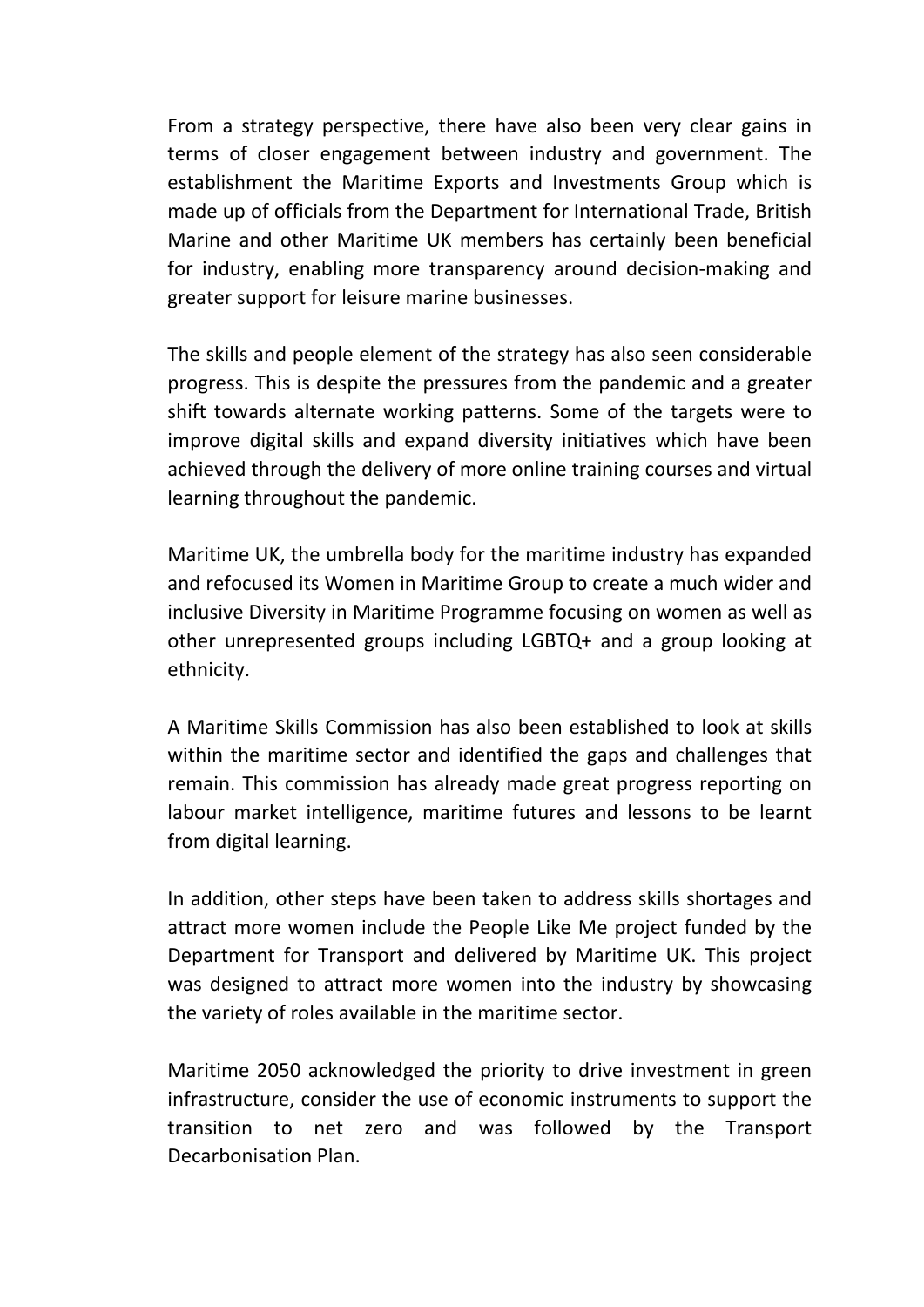It is clear that the government is now looking at the issue of shore power within the maritime industry, with a consultation having just closed on the issue – including what the opportunities, challenges and economic instruments could look like for the sector.

It is worth noting that in this consultation the Department for Transport has sought feedback on the use of instruments such as a mandate on ports and vessels to ensure they have shore power capability or are shore power ready. British Marine has responded to the consultation setting out its concerns over any potential mandate. This is because there are currently issues with power supply and connectivity to coastal towns – meaning that any mandate on either ports or vessels would be limited in terms of its effectiveness. It is encouraging to see the government consult on the use of shore power and outline steps to take the ambitions in the Maritime 2050 strategy forward; however, we are clear that policies and legislation must recognise the current constraints surrounding existing power supply.

# **3. Whether and how the ambitions and objectives described in Maritime 2050 support the maritime sector**

Overall, we consider the ambitions and objectives in the strategy do support the maritime sector. Looking at the strategy as whole, the seven themes are the most relevant and important  $-$  representing the challenges and opportunities facing the sector. Whilst there are some targets and objectives that focus specifically on the leisure marine sector, the document as a whole is more geared towards shipping and vessels operating at sea, as opposed to vessels operating on inland waterways.

It is also worth noting that the strategy was published before the pandemic and it is possible that some of the priorities and objectives have shifted as a result, which has placed greater pressure on some areas with the strategy, notably trade and challenges within the supply chains.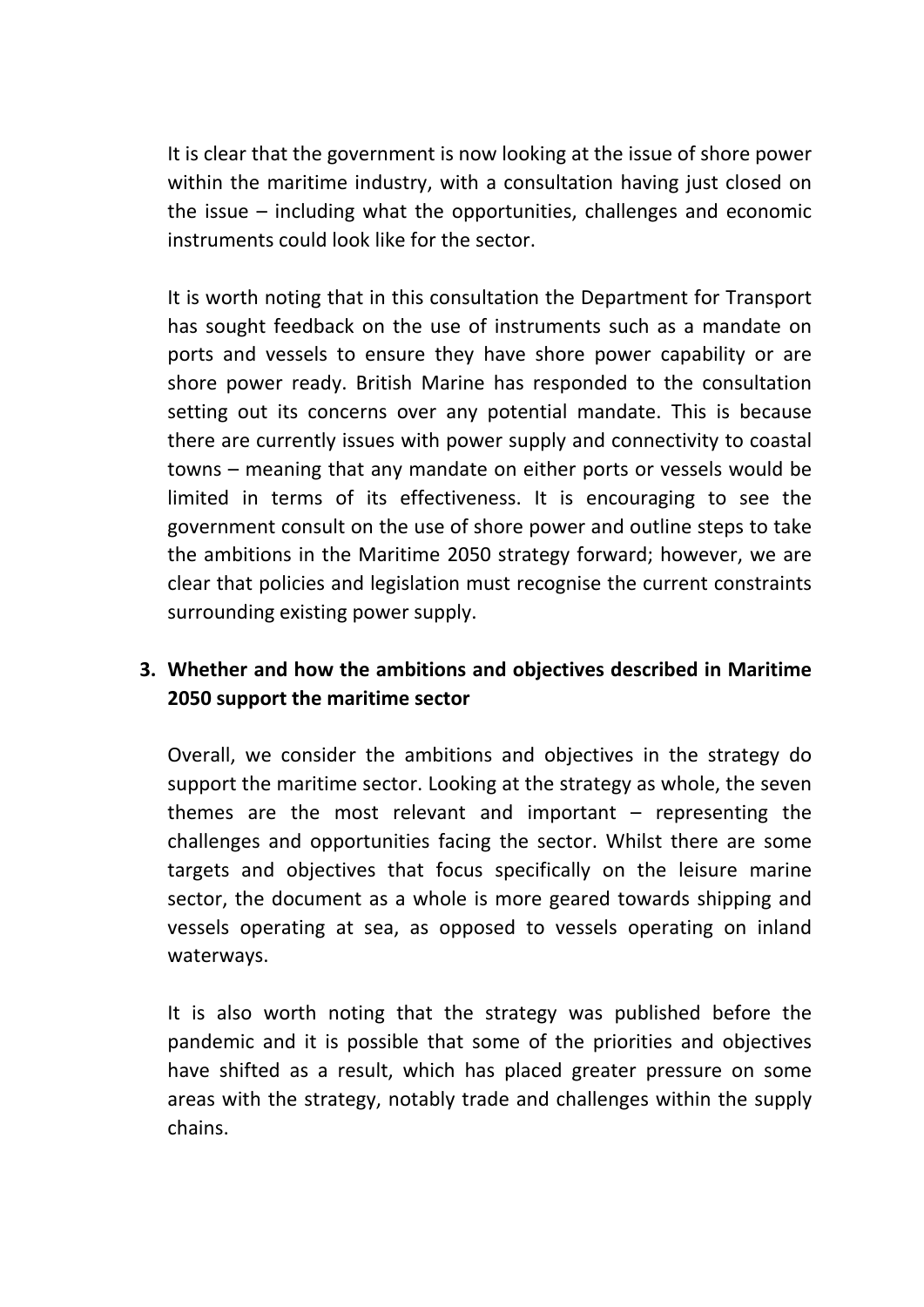The pandemic may also have changed attitudes towards international travel, with more people deciding to take a staycation. Demand for new and used boats has soared throughout the pandemic so it would be useful to review some of the maritime 2050 objectives post-pandemic, review where the gaps might be and if the trade objectives are still ambitious and likely to be achieved.

British Marine also undertakes internationally activity to support members to export overseas. We therefore welcomed the target in Maritime 2050 to increase the percentage of UK exports from 30% of GDP to 35%. The announcement of the MCCO will, in principle, help the maritime sector hugely by investing greater funds and ensuring that UK maritime exports remain competitive and will help to line up export opportunities for UK businesses.

The above developments are very welcome; however we do believe that the decision to remove the Tradeshow Access Programme and replace it with the UK Tradeshow Programme should be revisited. The new programme, in contrast to its predecessor, can only be used once and provides smaller grants to businesses or individuals either attending or exhibiting at a set of agreed overseas shows. Traditionally, these grants have enabled many of our members to attend overseas boat shows, make sales and forge connections in new markets. So, whilst we welcome the announcement of the MCCO, we would welcome a review of the decision to discontinue TAP and provide funding for only a limited number of shows under the new scheme.

# **4. The effect of Maritime 2050 on Government policies and regulation, maritime sector decision making and economic and environmental outcomes.**

The introduction of the Maritime 2050 strategy has certainly supported decision making in the sector and provides useful plans and route maps for policymakers and industry to work towards.

Indeed, the strategy has served as a useful benchmark for British Marine – allowing us to identify and draw up our own National Agenda in 2020.